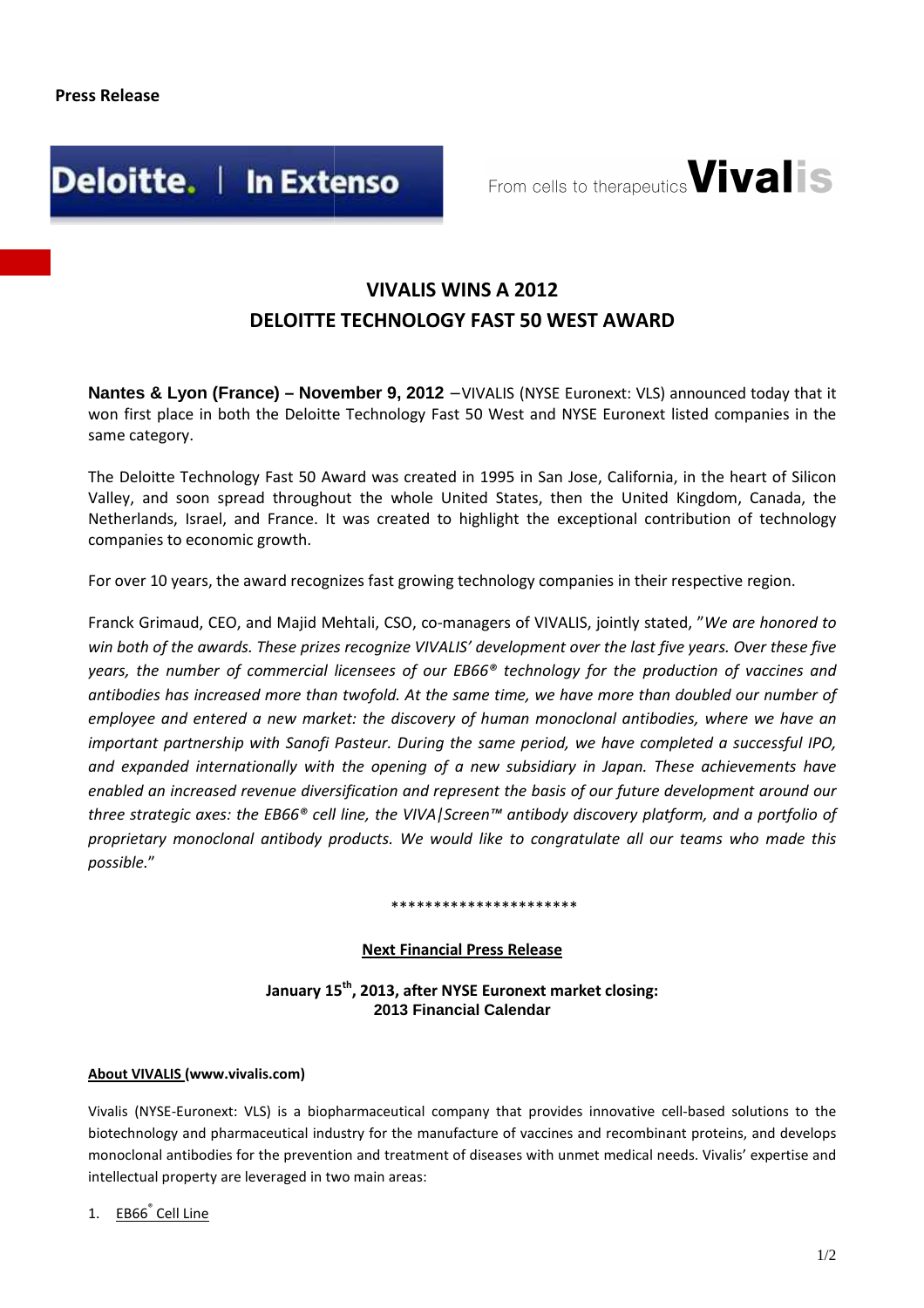Vivalis offers research and commercial licenses for its EB66 cell line, derived from duck embryonic stem cells, to pharmaceutical and biotechnology companies for the production of therapeutic and prophylactic viral vaccines, virosomes, VLPs and recombinant proteins, including monoclonal antibodies. Clinical trials of EB66<sup>®</sup> produced vaccines are currently on-going in the USA and Japan and in 2012 a vaccine produced in EB66® cells received market approval in Japan for use in animal health. Through these programs, Vivalis receives an upfront payment, clinical stage milestone payments along with royalties on licensees' net sales.

#### 2. VIVA|Screen™ Human Antibody Discovery Platform

Customized solutions for the discovery, development and production of rare, fully human monoclonal antibodies are offered by Vivalis. Through these programs, Vivalis receives payments associated with the funding of discovery research, an upfront payment, clinical stage milestone payments along with royalties on net sales of licensed antibodies that are commercially developed from the use of the platform.

Based in Nantes and Lyon (France) and in Toyama (Japan), Vivalis was founded in 1999 by the Group Grimaud (approx. 1,700 employees), one of the worldwide leaders in animal genetic selection. Vivalis ha has established more than 30 partnerships and licenses with world leaders in biopharmaceutical industry, including Sanofi Pasteur, GlaxoSmithKline Biologicals, Transgene, Pfizer Animal Health, Kaketsuken, Kitasato Daiichi Sankyo Vaccine, Merial, Merck Animal 1,700 employees), one of the worldwide leaders in animal genetic selection. Vivalis has established more than 30<br>partnerships and licenses with world leaders in biopharmaceutical industry, including Sanofi Pasteur, GlaxoSm clusters and a member of the Japanese HOKURIKU INNOVATION CLUSTER FOR HEALTH SCIENCE based in Toyama.

> VIVALIS Listed on Euronext Paris – Compartment C of NYSE Euronext Reuters: VLS.PA – Bloomberg: VLS FP Included in NYSE Euronext's SBF 250, CAC Small 90 and Next Biotech indexes



#### **About the Technology Fast 50**

The Technology Fast 50 Award was created in 1995 in San Jose, California, (in the heart of Silicon Valley) and soon spread to the whole of the United States and then the United Kingdom, Canada, the Netherlands, Israel and France. The program is now operating in more than 40 countries and regions around the world. It was created to highlight the exceptional contribution of technology companies to economic growth.

Deloitte has in addition developed three continental rewards:

- Europe, Middle-East and Africa: Fast 500 EMEA
- North America: Fast 500 North America
- Asia Pacific: Fast 500 Asia Pacific.

To know more: **www.fast50france.com**

#### **About Deloitte**

Deloitte refers to one or more of Deloitte Touche Tohmatsu Limited, a UK private company limited by guarantee, and its network of member firms, each of which is a legally separate and independent entity. Please see www.deloitte.com/about for a detailed description of the legal structure of Deloitte Touche Tohmatsu Limited and its member firms. In France, Deloitte SA is the member firm of Deloitte Touche Tohmatsu Limited, and professional services are provided by its subsidiaries and affiliates. program is now operating in more than 40 countries and regions around the world. It was created to highlight the<br>epitional contribution of technology companies to economic growth.<br>
It the mass in addition developed three c

Deloitte provides audit, tax, consulting, and financial advisory services to public and private clients spanning multiple industries. With a globally connected network of member firms in more than 150 countries, Deloitte brings worldclass capabilities and high-quality service to clients, delivering the insights they need to address their most complex business challenges. Deloitte's approximately 193,000 professionals are committed to becoming the standard of excellence.

In France, Deloitte calls on diversified expertise to meet the challenges of its clients of all sizes from all industries major multinationals, local micro-companies and medium sized professionals and partners, Deloitte is a leading player in audit and risk services, consulting, financial advisory services, tax & legal and accounting, based on a multidisciplinary offering and a set of action principles attuned to the requirements of our environment.

#### **About In Extenso**